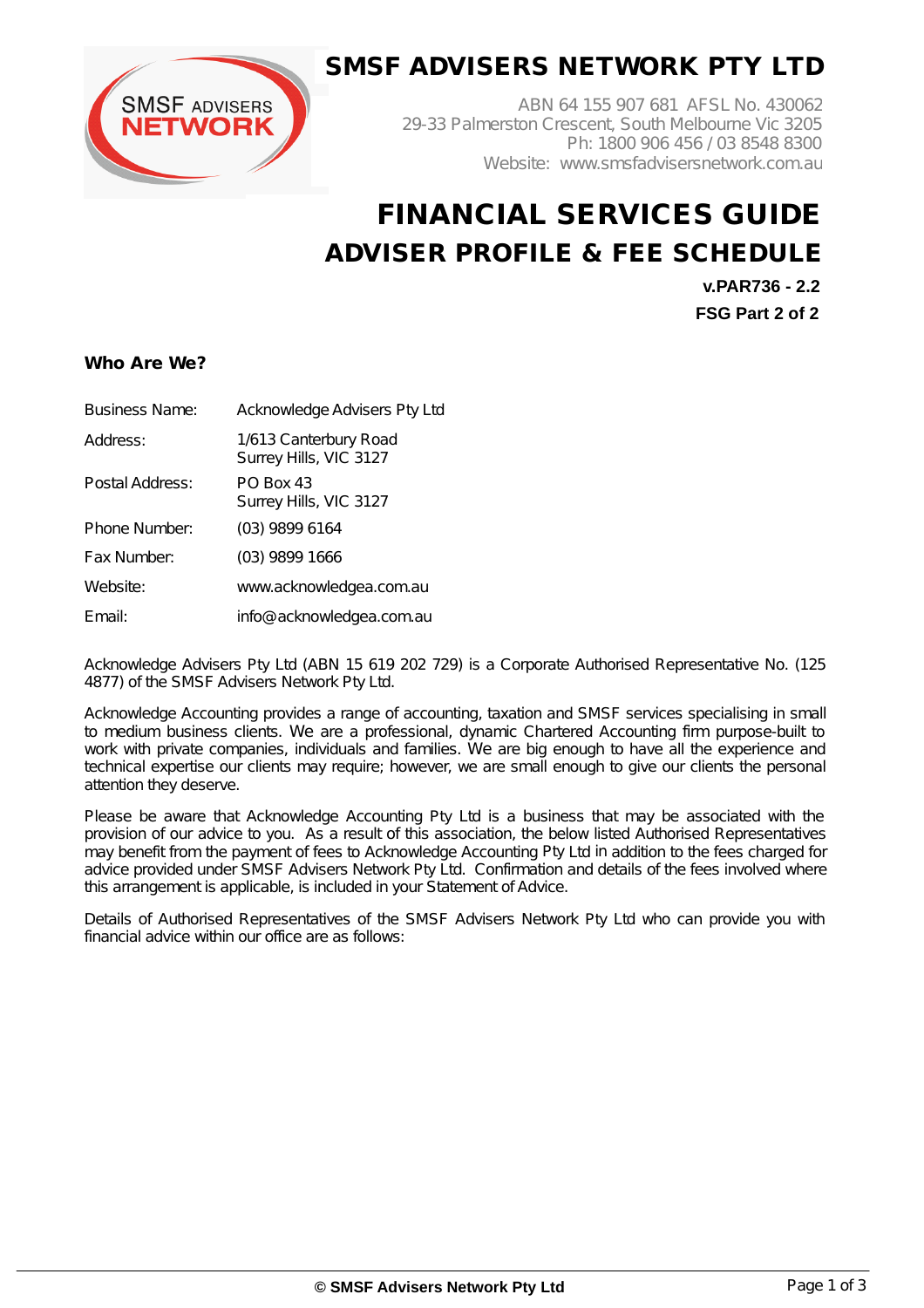#### **Kevin Mottau**

#### **Director**

#### **Authorised Representative No:**001254878

**Email:** kevin.m@acknowledgea.com.au

Kevin has been providing accounting and taxation advice for over 15 years. After graduating from Monash University with a Bachelor of Business & Commerce, he qualified as a Chartered Accountant and holds a Public Practice Certificate. He is also a Registered Tax Agent and SMSF Registered Auditor. Having completed studies in superannuation and Self Managed Superannuation to meet the ASIC criteria to provide personal advice, Kevin looks forward to continuing to provide his clients with advice regarding their superannuation needs.

Kevin Mottau is remunerated by means of profit share of the funds generated through SAN

#### **Andrew Tulipano**

**Director**

#### **Authorised Representative No:**001256723

**Email:** andrew.t@acknowledgea.com.au

Andrew is a graduate of Swinburne University of Technology (2011). He enjoyed his time studying a Business degree specialising in Accounting, Economics and Finance. He is a founding member of Acknowledge with whom he completed his Graduate Diploma of Chartered Accounting with Chartered Accountants Australia & New Zealand. With an abundance of drive and dedication, Andrew is committed to providing our clients with sound superannuation and SMSF advice, having completed further studies in superannuation and self managed superannuation to meet the ASIC criteria to provide personal advice.

Andrew Tulipano is remunerated by means of profit share of the funds generated through SAN

#### **Your Adviser, as detailed above can provide strategic advice in the following areas:**

- Basic Deposit Products; and
- Superannuation (including Self-Managed Superannuation Funds).

#### **How we charge**

Fees are charged according to the work undertaken by your adviser and may be charged on an hourly basis or as a flat fee, or as a combination of both. A fee may be charged for the initial work in developing and implementing a strategy, as well as for ongoing monitoring and reviews.

#### **Hourly Rates**

A typical rate for fee for service arrangements is between \$300.00 and \$350.00 per hour plus GST.

#### **Advice Preparation Fee**

This is a once off fee charged for the preparation of the advice provided. Professional Advice Fees depend upon the type of advice required and can typically range from \$600.00 to \$5,500.00 plus GST. The cost will be determined by the advice requirements. This fee is applicable even if you decide not to proceed with the advice provided

#### **Implementation Fees**

To implement our advice, we may charge a fee. This fee is typically between \$400.00 to \$1,100.00 plus GST depending on the advice strategies and time involved.